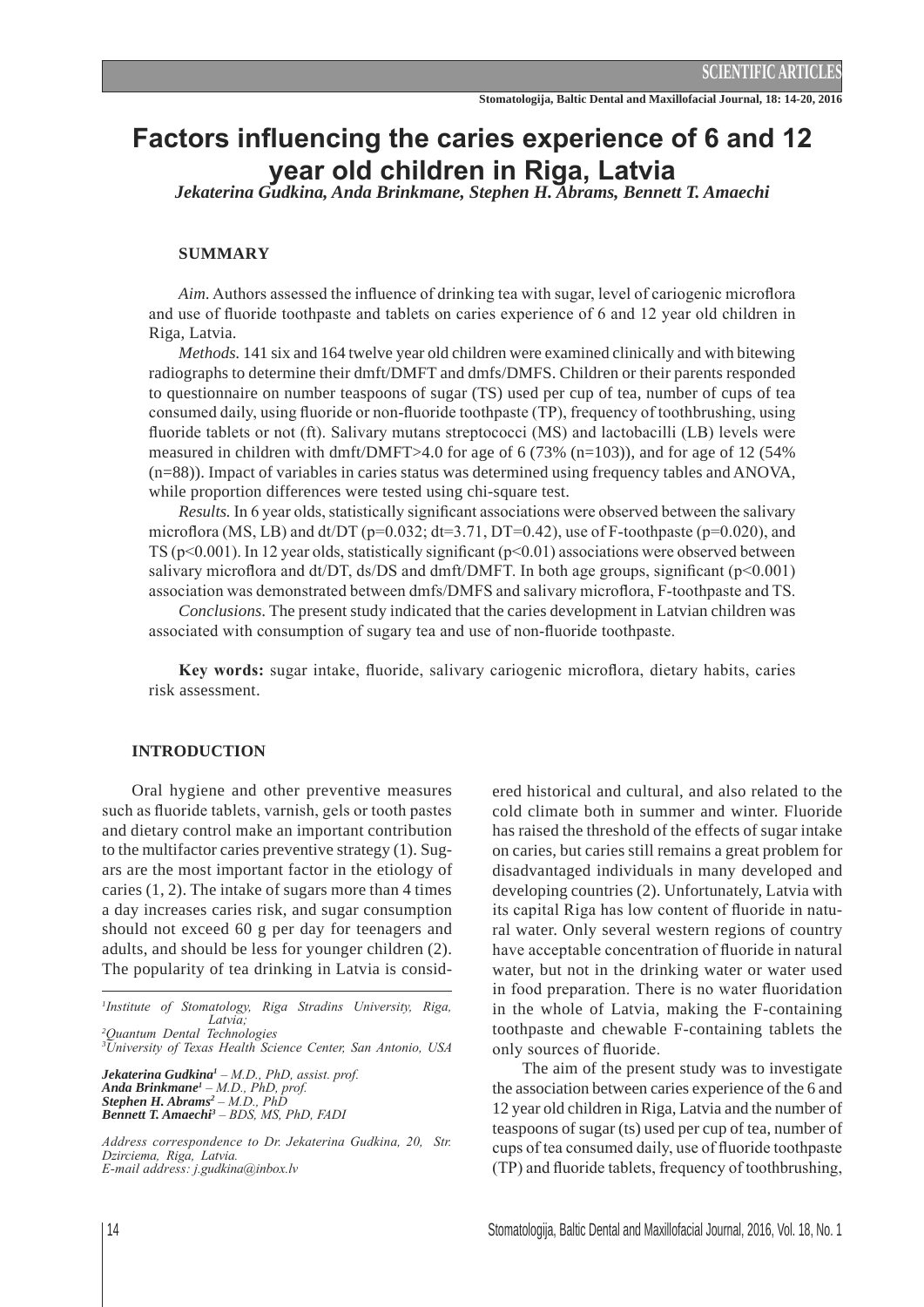and levels of Salivary mutans streptococci (MS) and lactobacilli (LB).

# **MATERIALS AND METHODS**

# **Size of sample**

The study was performed at the Institute of Stomatology, in Riga. The study population comprised of 6 and 12 year old children, inhabitants of Riga, who visited the Institute of Stomatology for dental treatment. The study population comprised of 141 six and 164 twelve year old children. All patients at the aforementioned ages volunteered to participate, with informed consent and study information paper signed by their parents and assent signed by children, in accordance with the regulations of the Ethical Committee of the Riga Stradins University. Thus sample size was limited by the number of patients at the chosen age that visit the institute. The study was approved by the Ethical Committee of the Riga Stradins University (Approval #834 & #967). The study took place over a two year period, from 2006 to 2008. Subjects were recruited by poster advertisement at the Institute of Stomatology.

#### **Oral Examination procedure**

The children were examined on a dental chair. A visual-tactile examination of all teeth was conducted using the dental operatory light and without prior drying. The examination environment, procedure and sequence employed during normal dental check-up were maintained throughout the study.

## **Caries diagnostic and scoring criteria**

Only one dentist-examiner (JG) was detecting caries in all patients. The examiner was calibrated on visual by a caries detection expert using the first 15 patients who were not included in the study. Agreement to the set standard was quantified by Kappa analysis (3). The Kappa (3) scores for intra-examiner and interexaminer (examiner-calibrator) were 0.81 and 0.87 respectively (any score >0.70 was considered to be acceptable as adequate agreement). Caries was detected by visual examination and bitewing radiography. A tooth was deemed to be present when part of it was visible on the occlusal plane without the need for gingival displacement. Caries was diagnosed at the level of dentin using the WHO methodology and assessment criteria (4). Assessment was based on a hierarchical principle that assigned each tooth (and surface) to one of six mutually exclusive categories – sound, decayed, restored, missing due to caries, missing due to other reasons or absent (unerupted). The rule of thumb was to record a tooth as sound when there was any doubt about the caries status and decay was the overriding diagnosis when present with any other lesion on a tooth or surface. Radiograph was used to diagnose caries on proximal surfaces, and caries was called where there is radiolucency in the dentin or broken EDJ but without obvious spread in dentin. Radiolucency only in the enamel (not reaching the EDJ) was not recorded as caries. Caries experience was evaluated using dmft/ DMFT and dmfs/DMFS in both age groups.

# **Assessment of Oral hygiene and Salivary**  cariogenic microflora

Salivary mutans streptococci (MS) and lactobacilli (LB) levels were measured in children with dmft/DMFT greater than 4 in both age groups using CRT kit (CRT – bacteria, Ivoclar, Vivadent, Liechtenstein). Green-Vermillion oral hygiene index (G-V index) was used to determine the oral hygiene level in both age groups.

# **Questionnaire on oral hygiene and dietary habits**

Questionnaire was used to obtain information on oral hygiene and dietary habits. Depending on age, children and/or their parents were questioned about snacking habit, intake of chocolates and carbonated soft or sport drinks during the day, number of tea spoons of sugar (TS) per cup of tea, and the number of cups of tea consumed daily. The use of toothpastes  $(TP)$  with or without fluoride  $(F)$  was recorded along with the frequency of tooth brushing. The use of Fcontaining tablets was also recorded. Questionnaires were administered while children with their parents were waiting to take the radiograph, so although all questions about oral hygiene and dietary habits were to be answered by children in 12 year olds, their parents may have help with the response. Parents provided all responses for the 6-year olds.

#### **Statistical analysis**

Data were analysed using SPSS software package with  $p<0.05$  chosen as level of statistical significance. Statistical analysis was performed by calculating mean values (standard deviations) and prevalence of risk factors was assigned by using frequency tables. Relationship between different factors and caries was calculated by using ANOVA analysis, and statistical significance was tested using chi-square test.

# **RESULTS**

## **Caries experience**

Figure 1 showed the caries experience in both age groups. DMFT in 6 and 12 year old children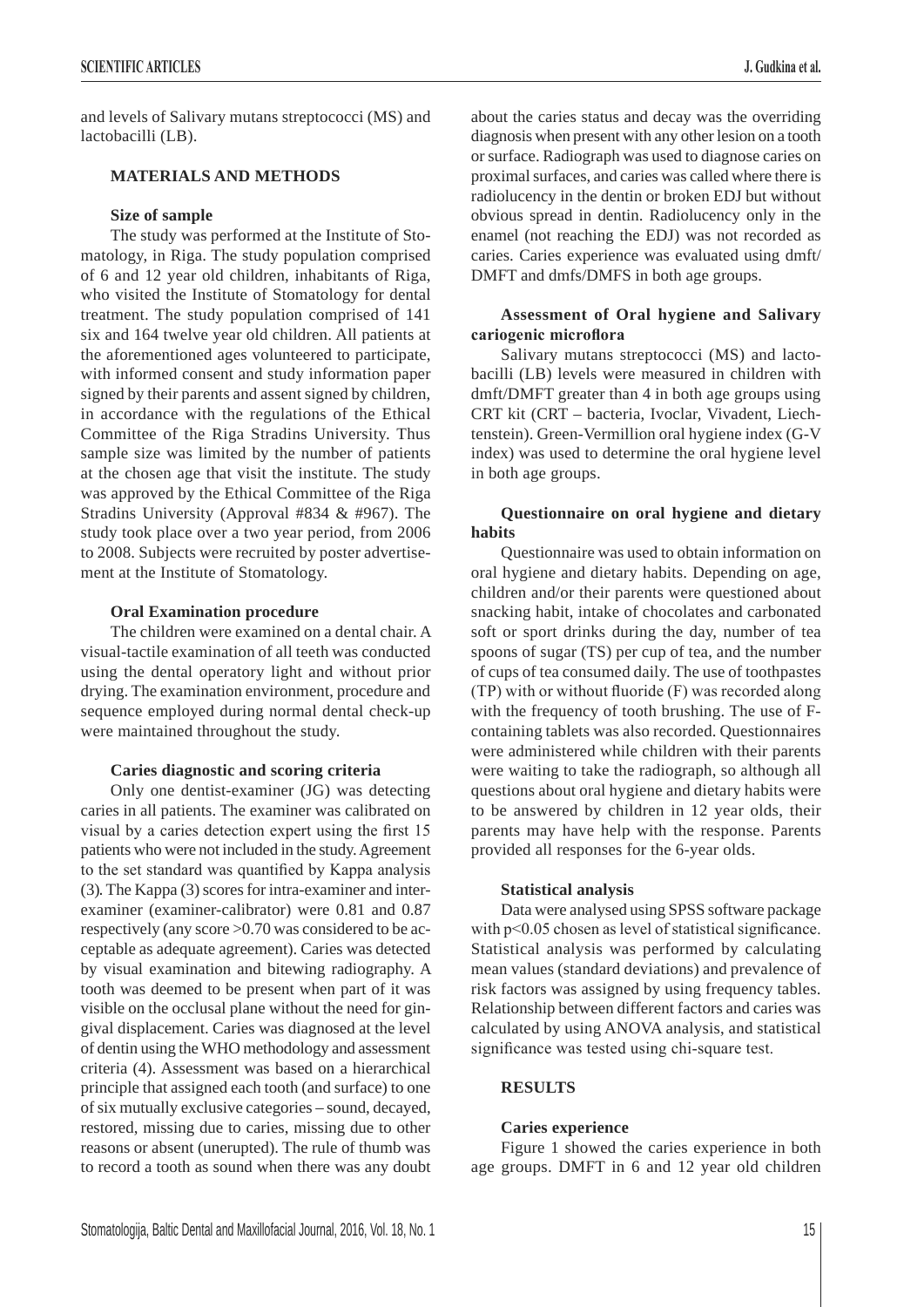were 0.5 (0.94) and 4.45 (3.28) respectively, while dmft were 5.75 (3.05) and 2.4 (1.52) respectively. DMFS in 6 and 12 year old children were 0.5 (1.01) and 6.81 (5.99) respectively, while dmfs were 9.95 (7.09) and 4.01 (3.20) respectively.

# **Oral hygiene**

G-V index (SD) was 0.9 (0.58) and 0.99 (0.55) in 6 and 12 year old respectively (Figure1). It was only possible to measure G-V index in 9%  $(n=11)$  of 6 year olds, and in 96.34% (n=158) of 12 year olds due to the incomplete eruption of the first molars in the 6 year old population and early extraction/loss of these molars in a small percentage of the 12 year olds. Significant ( $p=0.001$ ) association was observed between G-V index and dmft/DMFT in 12 year old children.

# **Salivary Cariogenic Microflora**

Salivary cariogenic microflora level was measured only in  $73\%$  (n=103) of 6 and 54% (n=88) of 12 year olds since it was limited to those with dmft/DMFT>4. Less than 10,000 CFU of MS was observed in  $18.3\%$  (n=19) and 23.9% (n=21) of 6 and 12 year olds respectively. Greater than 10000 CFU of MS was observed in 81.7% (n=85) and 76.1%  $(n=67)$  of 6 and 12 year olds respectively. For LB, less than 10,000 CFU was



**Fig. 1.** Mean values of caries experience (dmft/Dmft, dmfs/DMFS), oral hygiene (G-V ind.), tea spoons of sugar per cup (TS per cup) and daily amount (TS daily amount), tea cups daily in 6- and 12- year olds.



**Fig. 2.** The use of F-containing tooth paste, tooth brushing frequency and use of F-tablets in 6- and 12-year olds.



observed 74.8% (n=77) and 70.4% (n=62) of 6 and 12 year olds respectively. **Fig. 3.** Snacking habits and soft drinks consumption in 6-and 12-year olds. observed in 25.2% (n=26) and 29.6% (n=26) of 6 and 12 year olds respectively, and >10000 CFU was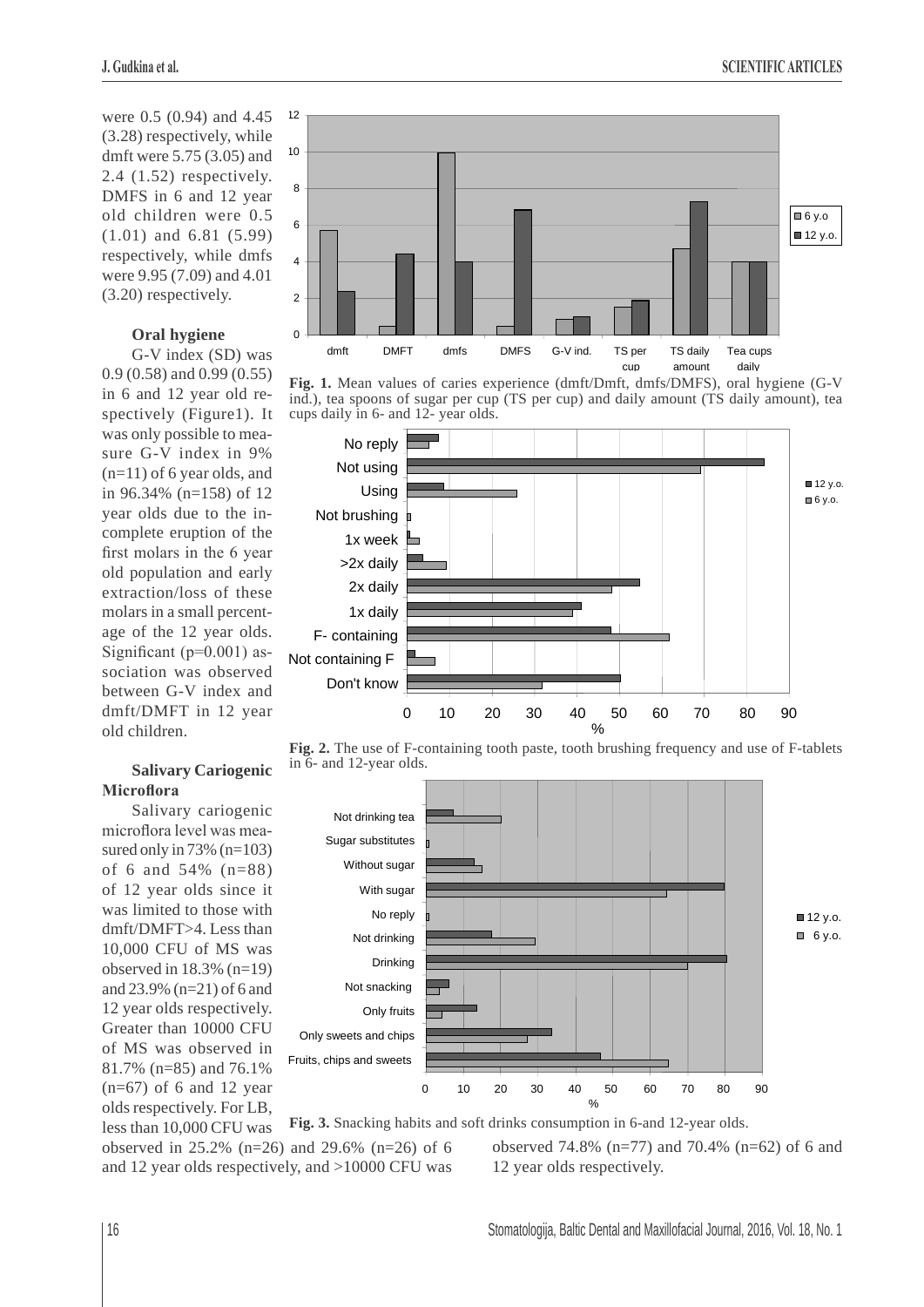In 6 year old children, there was a significant association between the quantity of salivary LB and the mean number of decayed teeth (dt=3.71, DT=0.42, p<0.05) and decayed surfaces (mean ds=5.4, DS=0.4,  $p=0.024$ ). However, significant association was only demonstrated in 6 year olds between the quantity of salivary MS and the mean number of decayed surfaces (mean  $ds=5.4$ , DS=0.4, p=0.032) but not decayed teeth. In 12 year old children there was a significant association between the quantity of salivary LB and the mean number of decayed teeth  $(dt=1.74,$ DT=2.59,  $p=0.001$ ) and decayed surfaces (ds=2.43,  $DS=3.4$ , p=0.002). Significant association was also demonstrated in 12 year olds between the quantity of salivary MS and the dmft/DMFT (p=0.001), dmfs/ DMFS ( $p=0.004$ ), G-V index ( $p=0.025$ ), the mean number of decayed surfaces (mean ds=2.43, DS=3.4,  $p=0.014$ ) and decayed teeth (dt=1.74, DT=2.59, p=0.001).

#### **The use of F-containing toothpaste**

In 6 year old children, significant ( $p=0.020$ ) association was demonstrated between the number of decayed teeth (mean dt=3.71, DT=0.42) and use of F-toothpaste. Figure 2 showed that 61.59% (n=85) and  $47.83\%$  (n=77) of 6 and 12 year olds respectively used fluoride toothpaste, while  $6.5\%$  (n=9) and 1.86% (n=3) of 6 and 12 year olds respectively used non-fluoride toothpaste.  $31.88\%$  (n=44) and  $50.31\%$ (n=81) of 6 and 12 year olds respectively could not confirm if their toothpaste contained fluoride or not. Brand of toothpaste and concentration of Fluoride was not investigated.

#### **Tooth brushing frequency**

Among the 6 year old children, 39% (n=55), 48.33% (n=68) and 9.22% (n=13) brush their teeth once, twice and more than twice daily respectively, while 2.84% (n=4) brush their teeth once weekly. Among 12 year old children, 41.04% (n=67), 54.67% (n=90) and 3.66% (n=6) brush their teeth once, twice and more than twice daily respectively, while  $0.61\%$  (n=1) brush their teeth once weekly. Only 0.71% (n=1) of 6 year olds does not brush at all (Figure 2).

#### **The use of F-containing tablets**

While 26% (n=36) and 8.59% (n=14) of 6 and 12 year olds respectively were using F-containing tablets, 69.06% (n=96) and 84.05% (n=137) of 6 and 12 year olds respectively were not using F-containing tablets. There was no response from 5.04% (n=7) and 7.36% (n=13) of 6 and 12 year olds respectively (Figure 2).

Figure 3 depicts the snacking and drinking habit of the children. Among the 6 and 12 year old children respectively, 64.99% (n=91) and 46.64%  $(n=76)$  snack with sweets and fruits, 27.15%  $(n=38)$ and 33.73% (n=56) snack with sweets only, 4.29%  $(n=6)$  and 13.50%  $(n=22)$  snack with fruits only, while 3.57% (n=6) and 6.13 % (n=10) do not snack at all.

For the 6 and 12 year old children respectively, 70 % (n=99) and 80.37% (n=133) drink carbonated soft drinks, 29.29% (n=41) and 17.68% (n=29) do not drink carbonated soft drinks. There was no response from 0.71% (n=1) and 1.95% (n=2) of 6 and 12 year olds respectively.

#### **Drinking sugary tea**

As shown in figure 4, 64.43% (n=88) and  $79.75%$  $(n=130)$  of 6 and 12 year olds respectively, drink tea with sugar, while 15.11% (n=24) and 12.88% (n=22) of 6 and 12 year olds respectively, drink tea without sugar. 20.14% (n=28) and 7.36% (n=12) of 6 and 12 year olds respectively, do not drink tea.

# **Teaspoons of Sugar per Cup of Tea**

The 6 year old children use a mean of 1.54 (0.6) teaspoons of sugar per cup of tea with a total of 4.7 (3.16) teaspoons per day, while the data are 1.9 (0.6) and 7.3 (4.14) for the 12 year old. The mean number (SD) of cups of tea consumed daily by the 6 and 12 year olds were 3.0 and 4.0 cups respectively, with a mean of 4 cups for both age groups combined. Statistically significant ( $p<0.001$ ) associations was observed between dmfs/ DMFS and daily sugar intake in 12 year old children.

## **DISCUSSION**

Factors that influence the caries experience of the 6 and 12 year old children in Riga, the capital of Latvia were investigated in the present study. The statistically significant associations observed between the dmfs/DMFS and the number of teaspoons of sugar (TS) used per cup of tea, number of cups of tea consumed daily, the count of cariogenic bacteria (both MS and LB) and the Green-Vermillion oral hygiene index indicate that these are the main factors that determine the caries experience of children in Riga. Thus the result of the present study is in accord with previous studies that reported diets high in sugars to be associated with dental caries (5), which led to consumption of sugar-containing snacks between meals being a key factor in caries risk assessment today (5). This is not surprising since studies has shown that in industrialized countries caries experi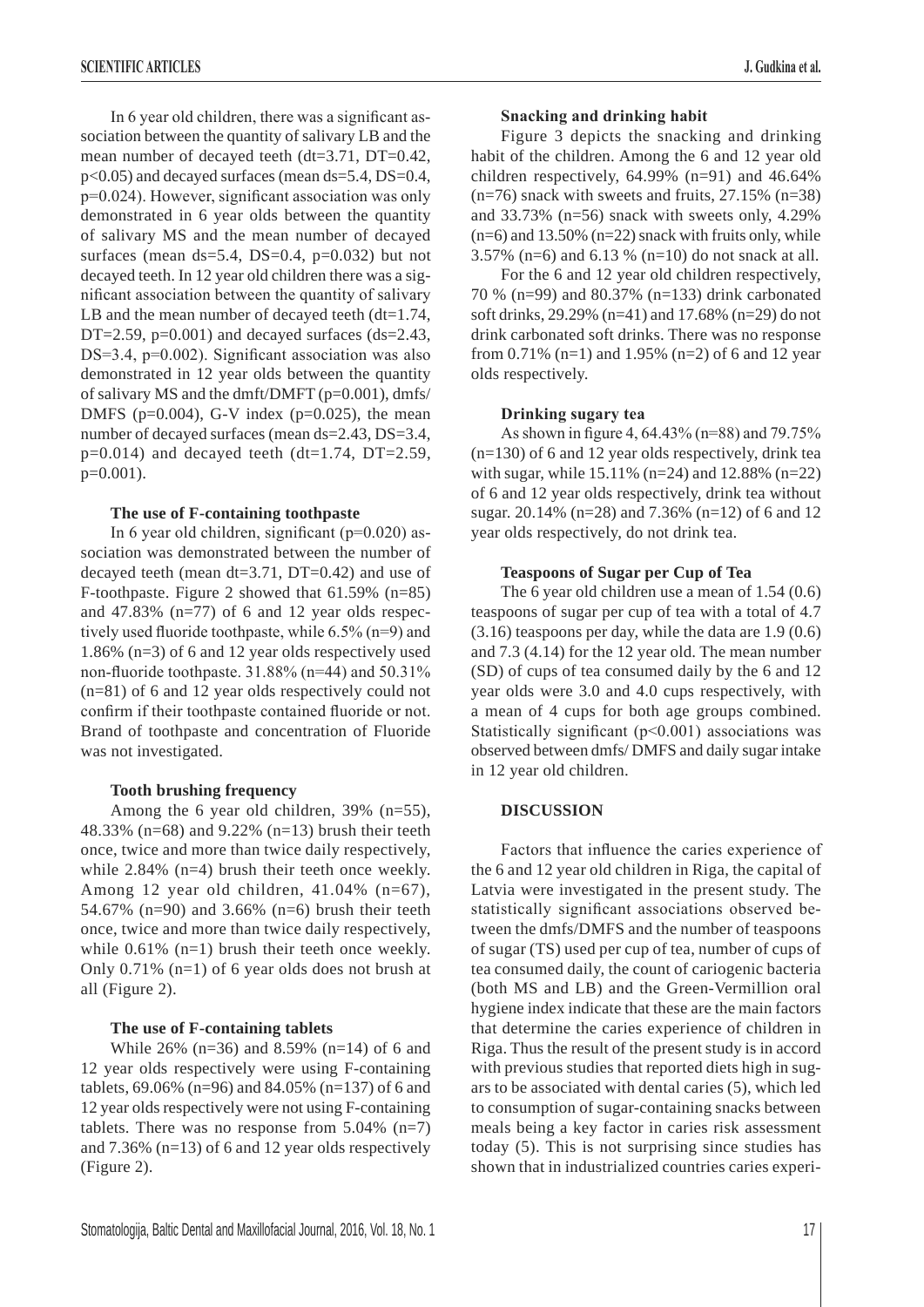ence is highest in families of low socio-economic status (6), and the reverse is observed in developing countries where children of high socio-economic status have highest caries rate (6). These variations of different caries rates could be explained in terms of the preventive effects of fluoride and caries promoting role of sugar-containing snacks (6). In socioeconomically developing countries, changing from a traditional to Western-style diet has led to an increase in the consumption of refined and processed food products with high sugar and fat content (5), and this has been associated with increase in dental caries prevalence (7).

The use of fluoride increases the safe level of sugar intake (7). Demineralization occurs every time carbohydrate taken into the mouth with acidogenic bacteria metabolizing it and producing acid as a byproduct, but if the fluoride is present in the plaque at the same time, then F will be absorbed by enamel crystals protecting them against being dissolved, also inhibiting bacterial metabolism and promoting process of remineralization (8). The daily use of fluoride-containing dentifrice helps minimize the risk of developing caries and works synergistically with fluoride supplementation  $(9)$ . Fluoride  $(F)$  is thought to be a caries defensive factor (10). Unfortunately, in the present study, the preventive influence of Fcontaining toothpaste on caries experience was demonstrated only in 6 year olds. Only half of children in both age groups have knowledge of the presence of fluoride in the toothpaste. This was an indication of the parents' lack of knowledge about caries preventive measures and the value of fluoridated tooth pastes. Despite the fact that all of the participants in this study are living in non-fluoridated Riga, the study showed that the majority of children in both age groups were not using F-tablets (Fig. 2). F-tablets or lozenges are thought to be an effective measure to reduce caries development, and can be used as a topical source in children and adults who are not able to brush their teeth with F-containing dentifrice (9). It could be a method of choice in caries control in groups at high caries risk (11) and are considered for use in people living in non-fluoridated areas  $(9)$ . Results observed in the present study showed large consumption of sugar used with tea cups and daily, unhealthy snacks and also carbonated soft drinks in both age groups in Riga, which turns the balance between preventive and promoting factors on the side of the later.

 Epidemiological research in 1998, in Riga found rather high caries experience, DMFT was 3.9 in 12 year olds and 0.6 in 6 year olds in 1998 (12), but the present study showed DMFT 0.5 in 6 year olds and 4.45 in 12 year olds. Even though we had a smaller study population in both age groups we found a large number of interproximal lesions, causing higher value of mean DMFT than in this previous study (12). The previous research was performed without using bitewing radiographs so it was difficult to detect proximal caries, thus the lower DMFT. However, we use the WHO caries criteria, as opposed to the more recent International Caries Detection and Assessment System (ICDAS-II), in order to enable comparison of our results with studies previously carried out in Latvia. It was not surprising that in the present study the caries experience measured as dmft/DMFT was significantly associated with the G-V index only in 12 year olds. G-V index could be used, for evaluating only completely erupted permanent teeth such as all first molars and upper-lower central incisor. In our study only 11 children at the age of 6 had all necessary teeth completely erupted to use this index. It is important to understand that although the mean values of G-V index in this study is showing rather good level of oral hygiene in 12 year olds , it couldn't completely reflect the complete status of oral hygiene in patients with permanent and mixed dentition. More complicated plaque index should be used to predict future caries development. Significant association of the G-V index in this study was also in accord with scientific evidence that carious process is based on the metabolic activity of the plaque and tooth completely without plaque will not decay (13). Children with good oral hygiene have fewer carious lesions than children with poor oral hygiene (13). Salivary cariogenic microflora was also significantly associated with caries experience in the present study only in 12 year olds, and this can be attributed to the choice of the index we used to evaluate the status of oral hygiene in both age groups.

The high caries experience among the children examined in the present study may also be attributed to the observation that only 50% of the children in both age groups brush their teeth twice daily, which could be compared with similar percentage of school children brushing their teeth more than once a day reported by other recent study in Latvia (14). This inference is considerable since previous studies reported that patient who do not brush their teeth for 23 days developed white spots along the gingival margin, but all lesions were reversible in 30 days when good oral hygiene was maintained together with daily fluoride mouth rinsing  $(0,2\%$ sodium fluoride)  $(13)$ , and it is highly recommended to brush teeth twice daily if caries is to be prevented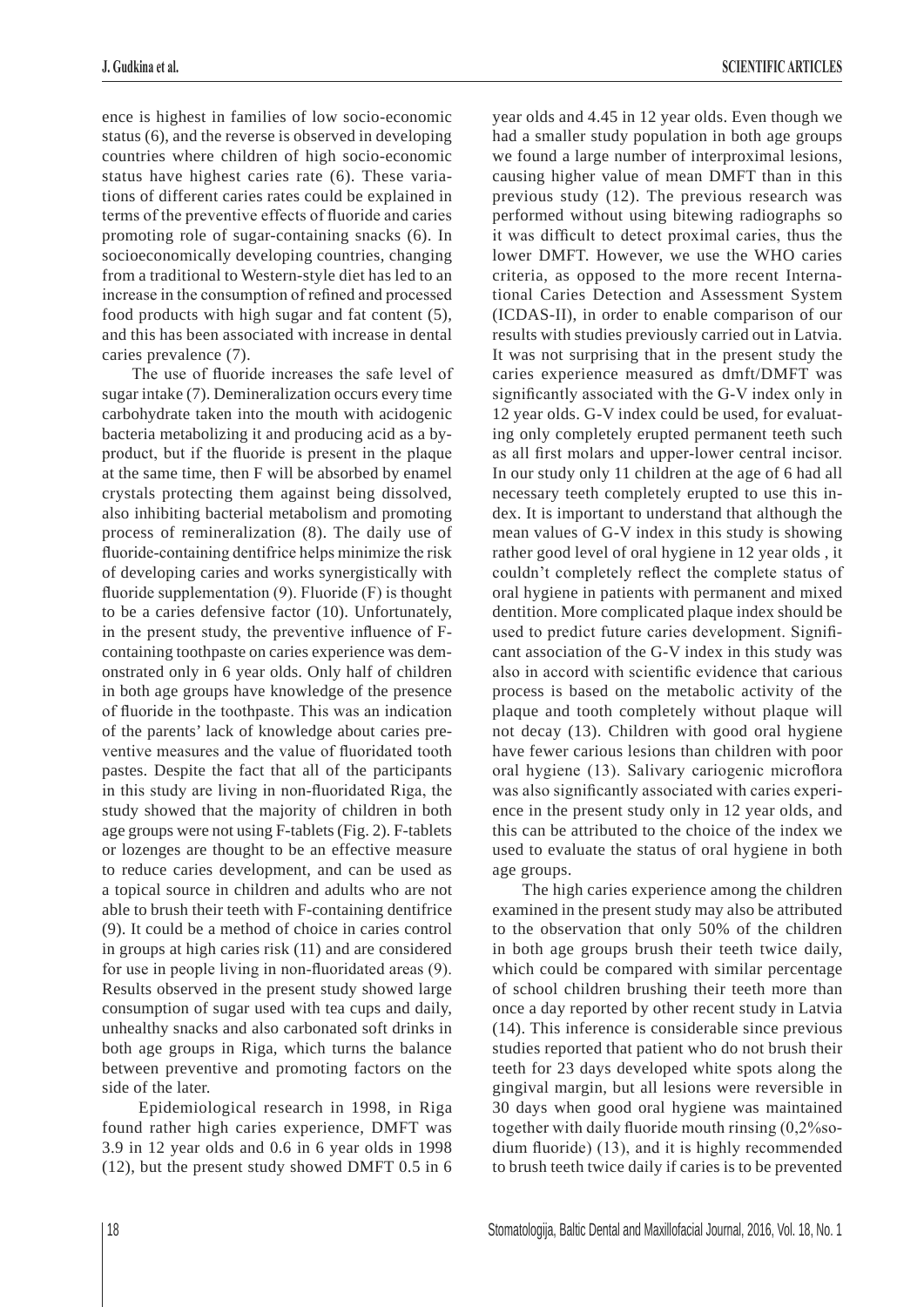(10, 13). Other studies have shown that supervised tooth brushing implemented in early childhood with the primary dentition can help in reduction of caries development in permanent dentition providing

a long lasting effect (15). In Latvia, tea sweetened with sugar is a very popular drink. The present study showed that majority of children in both age groups were consuming sugary tea during the day time (Fig. 3). Artificial sweeteners are rarely used when drinking tea. Measuring the sugar intake in teaspoons per cup of tea and cups of tea consumed daily in the present study, gave us the opportunity to advise patients on the importance of reducing either the amount or frequency of sugar intake as a means of improving their oral health. However, from the chemical view point of demineralization, reduction in the number of teaspoons of sugar per cup of tea will not reduce the frequency of pH drop during the demineralization process (13). The number of teaspoons of sugar used per cup in 6 year olds was lower than in 12 year olds, but this resulted in a higher rate of caries in the 6 year old population. It is possible that the primary teeth have a higher susceptibility to caries development than permanent molars. The anatomy and morphology of primary teeth leads to more rapid caries progression (16). Also the type of tea being used should be taken into consideration due to the numerous benefits of tea in relation to caries prevention and control. In addition to fluoride, tea also contains polyphenols as antibacterial and flavanoids (1). Animal studies showed caries reduction with black tea infusions (1), although the sugar intake while drinking the tea was estimated (1). One cup of black tea contains 0.3-0.5 mg of F and if it is used with milk teeth will benefit from the calcium (16). It is best to drink tea without sugar to reduce the risk of dental decay (17).For green tea the plant leaves are steamed and parched immediately after they have picked, but for black tea leaves are left to wither, ferment and oxidize  $(18)$ . In the final phytochemical balance (18) . Tannic acid, excreted from tannins, can inhibit salivary amylase reducing the cariogenic potential of starch-containing foods and reducing the number of S.mutans in plaque (1).

The very small decrease in pH leads to be an alternative drink to acidic ones. Flavanoids in black and green tea also inhibits the growth of cariogenic bacteria by preventing the adherence and growth of plaque bacteria at the tooth surface (19). To promote overall health and well-being, green tea is a good antioxidant and destroys cancer cells leaving healthy tissues untouched (18). It acts as an antibacterial and antiviral agent (18). Most studies about black tea traditionally have used a method of measuring fluoride that doesn't account for the amount that combines with aluminum, contained in leaves, to form insoluble aluminum fluoride, which is not detected by fluoride electrode (20). Seven brands of store bought tea were tested, steeping each for 5 minutes in deionized water, which contains no fluoride  $(20)$ . The amount of fluoride in each sample was higher using the diffusing methods than the traditional method (20).

## **CONCLUSIONS**

The present study indicated that the caries development in Latvian children was associated with consumption of sugary tea and use of non-fluoride toothpaste.

## **DECLARATION OF INTERESTS**

All authors declared no conflict of interest. This study was supported by ESF National program "Assistance for doctoral and post doctoral research in medicine".

#### **REFERENCES**

- 1. van Loveren C, Lingström PD. The role of dietary control. In Fejerskov O, Nyvad B, Kidd EAM, editors. Dental Caries: The disease and its clinical management. 3rd ed. Wiley & Sons,Ltd; 2015. P. 133-51.
- 2. Zero DT. Sugars- The arch criminals? *Caries Res* 2004;38:277-85.
- 3. Cohen J. A coefficient of agreement of nominal scales. *Psych Bull* 1960;20:37-46.
- 4. Oral health surveys: Basic methods. 4th ed. Geneva: WHO; 1997.
- 5. Åstrøm AN, Kiwanuka SN. Examining intention to control preschool children's sugar snacking: a study of carers in Uganda. *Int J Paediatr Dent* 2006; 16:10-18.
- Welbury RR, Duggal MS, Hosey MT. Paediatric dentistry. 4th ed. Oxford: Oxford University Press; 2012.
- 7. Moynihan PJ. The role of diet and nutrition in the etiology

and prevention of oral diseases. *Bull World Health Organ* 2005;83:694-9.

- 8. Featherstone JD. The science and practice of caries prevention. *J Am Dent Assoc* 2000;131:887-99.
- Hellwig E, Lennon AM. Systemic versus topical fluoride. *Caries Res* 2004;38:258-62.
- 10. Fejerskov O, Cury JA, Tenuta LM, Marinho VC. Fluorides in caries control. In: Fejerskov O, Nyvad B, Kidd EAM, editors. Dental caries: The disease and its clinical management. 3rd ed. Wiley & Sons; 2015. p.245-272.
- 11. Senakola E, Brinkmane A. Dentistry in Latvia developments since 1995. *FDI World* 2000; 4: 21-23.
- 12. Kidd EAM. The Essentials of dental caries. 3rd ed. Oxford: Oxford University Press; 2005.
- 13. Valsts Veselības Veicināšanas Aģentūra. Latvijas skolēnu paradumu pētījums  $2001/2002$  / Latvijas Republikas